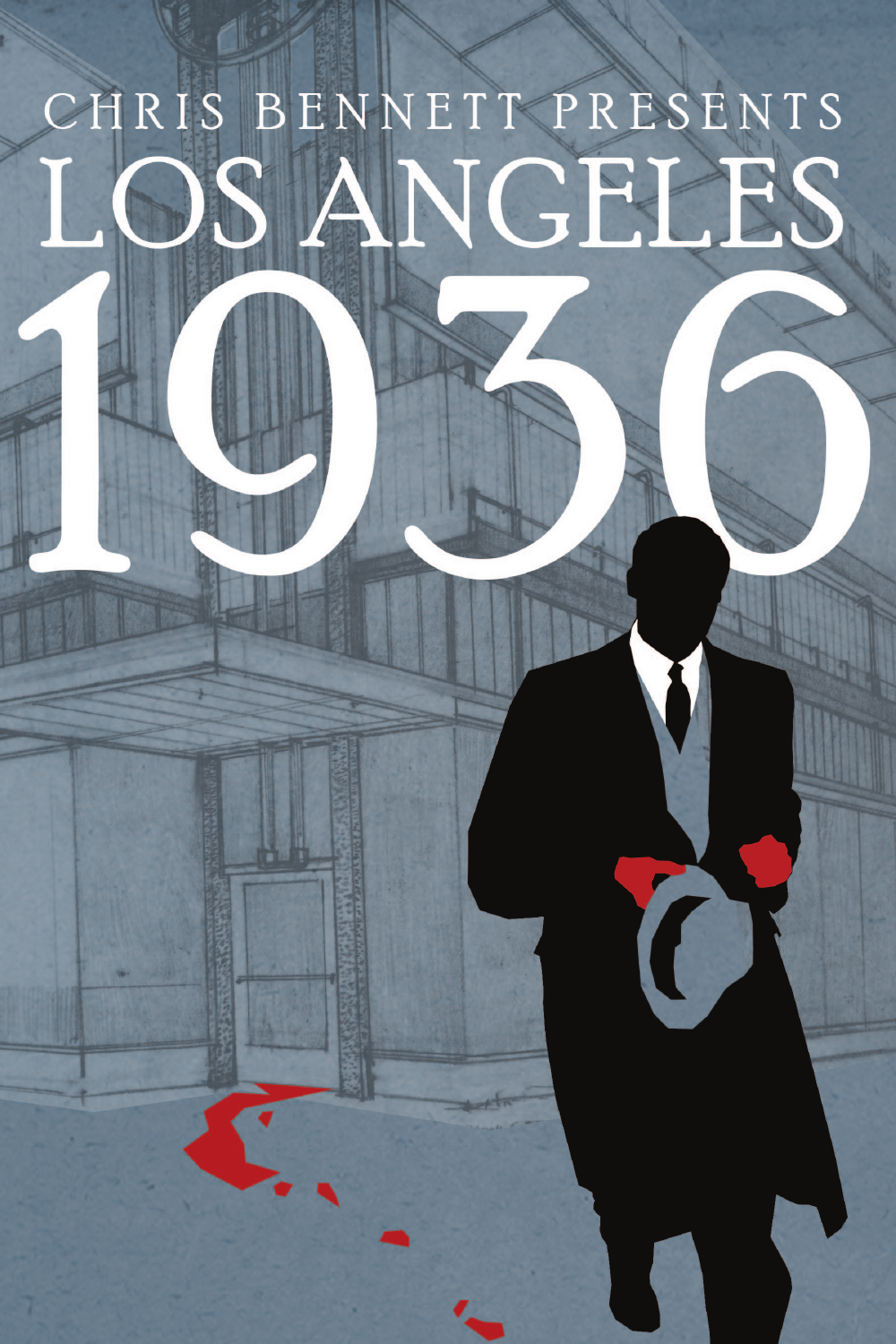### CB01 LOS ANGELES 1936

### **CREDITS**

Written by Chris Bennett

Edited by Steve Segedy

Los Angeles 1936 was a special release playset for Gen Con 2010.

### BOILERPLATE

This playset is an accessory for the Fiasco role-playing game by Bully Pulpit Games.

This playset is copyright 2009 by Chris Bennett. Fiasco is copyright 2009 by Jason Morningstar. All rights are reserved.

For more information about Fiasco or to download other playsets and materials, visit www.bullypulpitgames.com.

If you'd like to create your own playset or other Fiasco-related content, we'd like to help. Write us at info@bullypulpitgames.com.



"When you play, play *hard*." - Theodore Roosevelt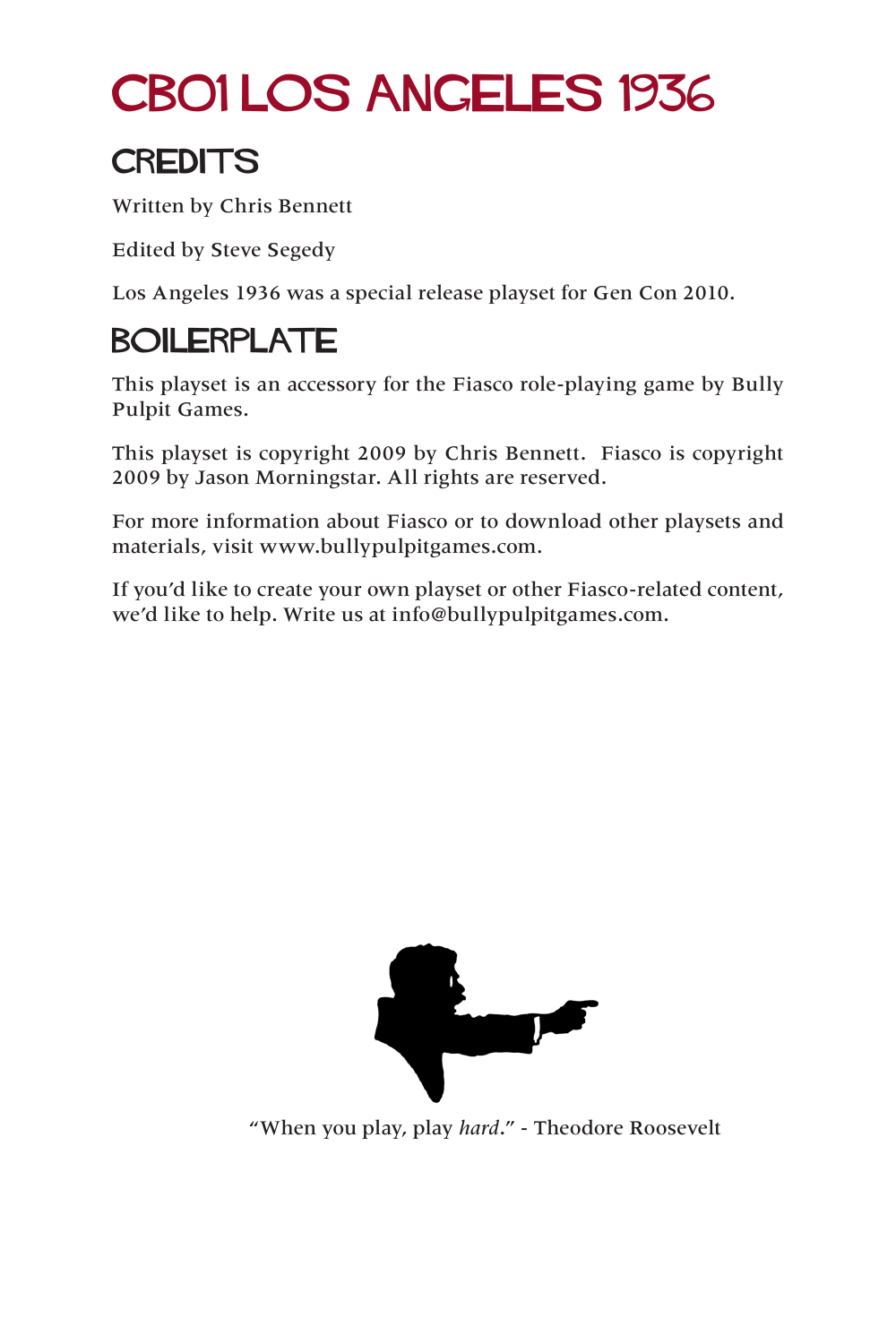### THE SCORE

### "I needed a drink...

...I needed a lot of life insurance, I needed a vacation, I needed a home in the country. What I had was a coat, a hat and a gun." – Raymond Chandler

In Raymond Chandler's Los Angeles, circa 1936, the sun-blinded streets would just as soon put a knife in your back. And all the diamond-edged glamour of a Hollywood starlet can't save you from a fall off a 30-story building.

Enter the black and white world of smoky nightclubs and faded apartment hallways, where every crime is shot "on location."

There are many grand dreams waiting to be unraveled.

Are you ready to enter the labyrinth?

#### MOVIE NIGHT

**Classic Film Noir in LA:**

The Big Sleep (1946), The Maltese Falcon (1941), Chinatown (1974), Murder, My Sweet (1944), Double Indemnity (1944), Sunset Boulevard (1950), Kiss Me Deadly (1955), The Postman Always Rings Twice (1946)

#### **Modern Noir:**

L.A. Confidential (1997), To Live and Die in L.A. (1985), The Usual Suspects (1995)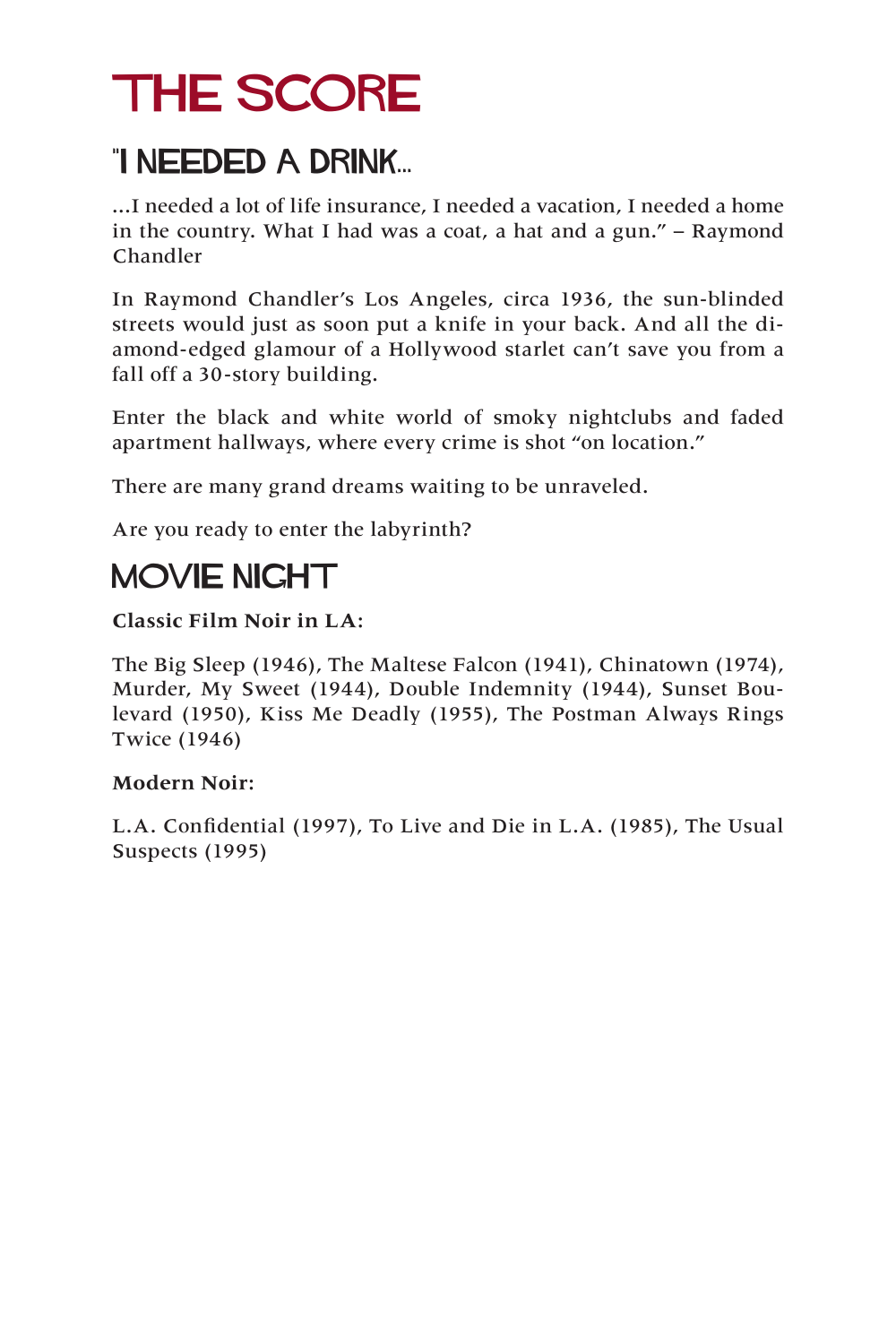## relationships...

### 1 FAMILY

- $\lceil \cdot \rceil$  In-law / son- or daughter-in-law
- $\Box$  Cousins
- $\overline{S}$  Siblings
- $\boxed{\therefore}$  Parent / child or stepchild
- $\mathbb{E}$  Estranged husband and wife
- $\boxed{ii}$  Aunt / uncle and nephew / niece

### 2 WORK

- $\cdot$  Boss / employee
- $\boxed{\cdot}$  Night shift workmates
- $\cdot$  Insurance agent / client
- $\boxed{\therefore}$  Working stiff / client
- $\mathbb{E}$  Salesman / customer
- **EE** Lawyer / client

### 3 SHIPS IN THE NIGHT

- $\lceil \cdot \rceil$  Cheap hoods wanting to settle the score
- $\Gamma$  Sports figure / manager
- $\overline{3}$  Old fraternity / sorority buddies
- $\boxed{\therefore}$  Nightclub owner / favorite entertainer
- 5 Veterans of the Great War
- **11** Office workers with a shared secret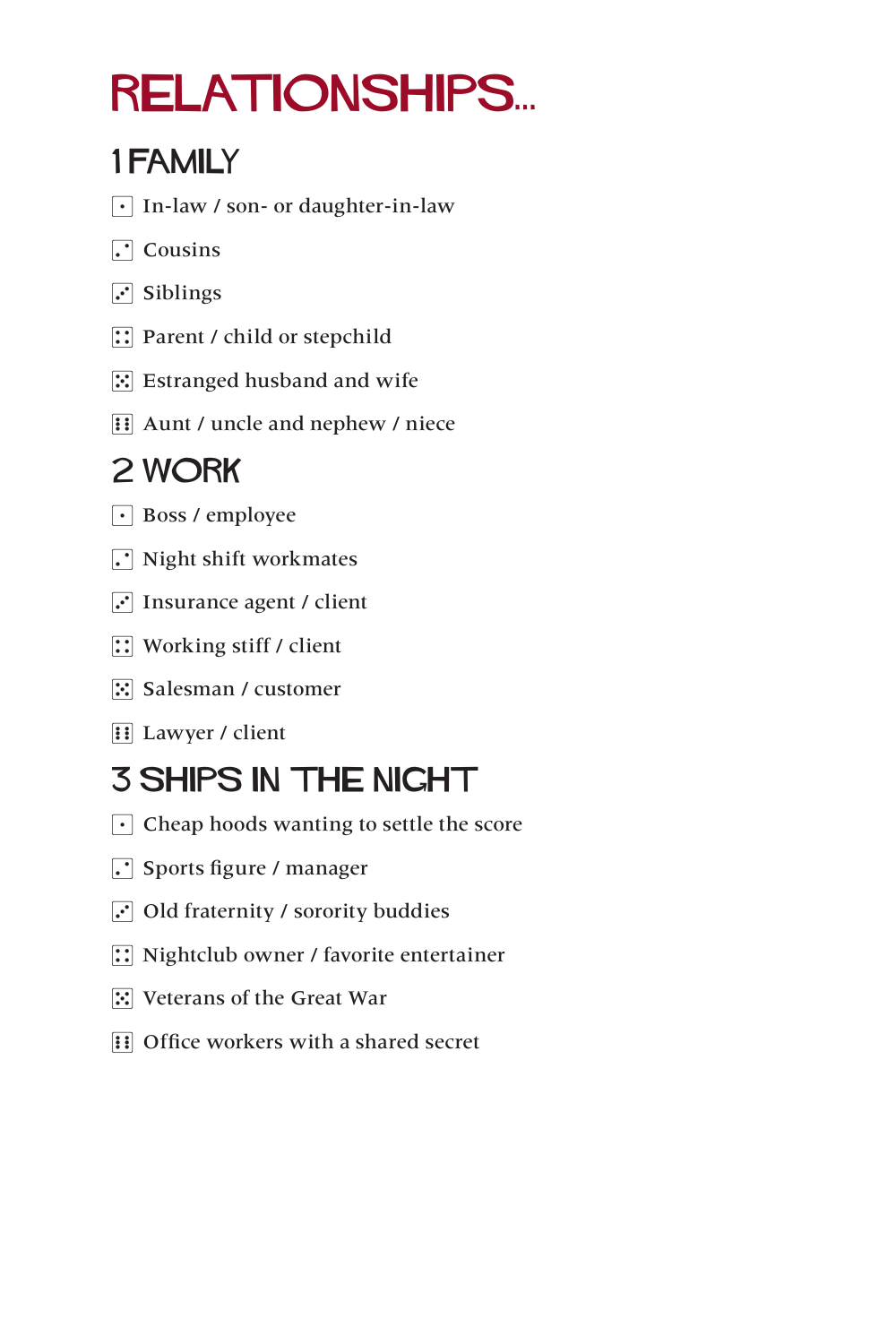### 4 ROMANCE

- $\lceil \cdot \rceil$  Young lovers
- $\lceil \cdot \rceil$  A frozen marriage
- $\overline{3}$  One-time fling
- $\boxed{\therefore}$  Incestuous family members
- $\mathbb{E}$  Former spouses
- **1** Current spouses

#### 5 CRIME

- $\lceil \cdot \rceil$  Dirty cop / patron
- $\boxed{\cdot}$  Pimp / prostitute
- $\overline{S}$  Hustler / mark
- **1**: Crime boss / hood
- $\mathbb{E}$  Outlaws on the lam
- **1**: Thieves

#### 6 COMMUNITY

- $\lceil \cdot \rceil$  Elected officials
- **D** Bankers
- $\boxed{\cdot}$  Community volunteers
- $\Xi$  Church
- $\mathbb{E}$  Civic
- **1** Police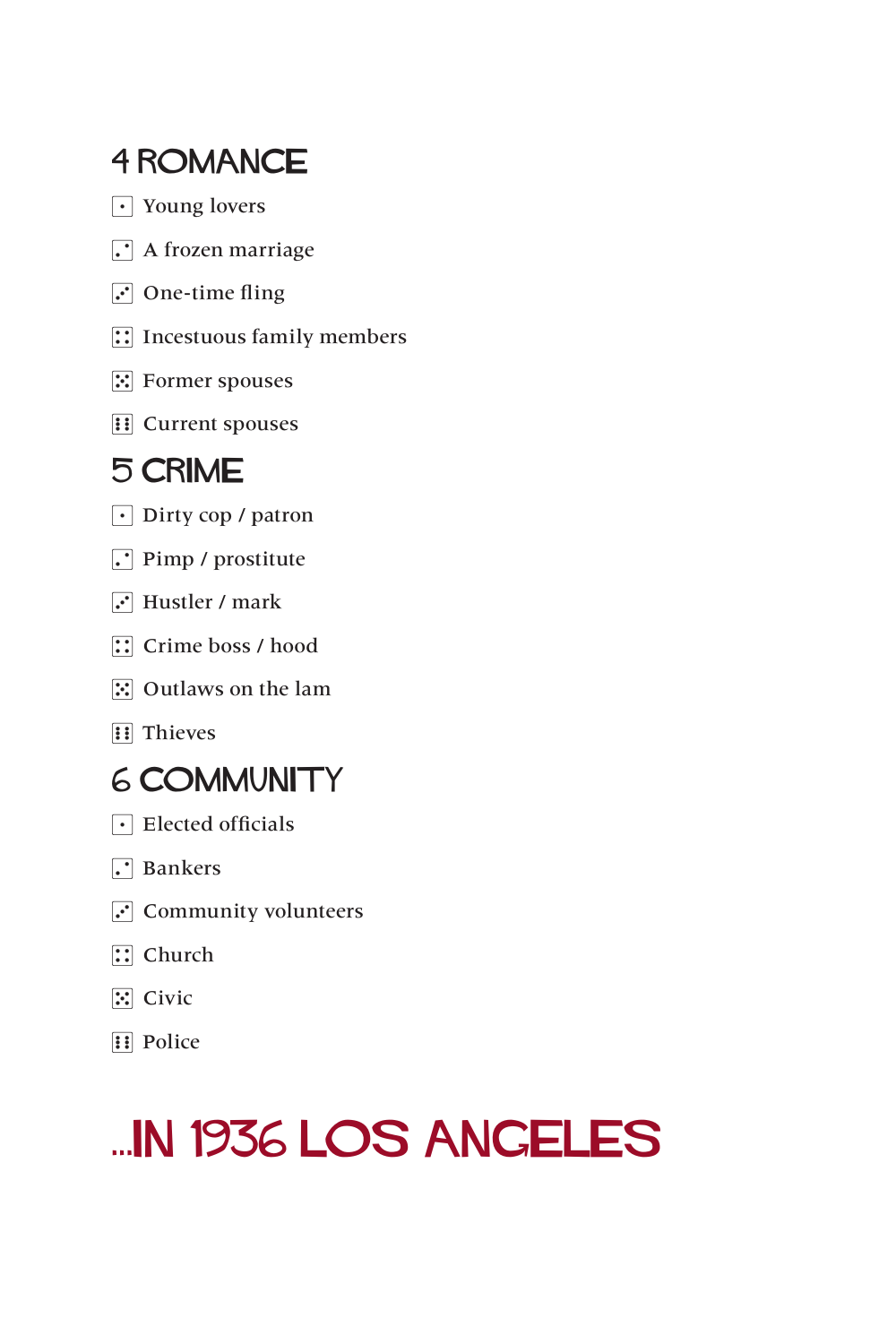### NEEDS...

### 1 TO GET OUT

- $\lceil \cdot \rceil$  ... of town this week
- $\boxed{\cdot}$  ... from under their thumb
- $\overline{S}$  ... of some gambling debts
- $\boxed{::}$  ... before someone finds out about you
- $\mathbb{E}$  ... of a relationship with a lover
- **11** ... of an obligation you cannot keep

### 2 TO GET EVEN

- $\lceil \cdot \rceil$  ... with the lousy cop who burned you
- $\cdot$  … with your ex
- $\overline{S}$  ... with your old boss
- $\boxed{::}$  ... with the Man
- $\boxed{::}$  ... with a rival
- **11** ... with a family member

### 3 TO GET RICH

- $\lceil \cdot \rceil$  ... through political graft
- $\Gamma$  ... through a sure thing at the track
- $\overline{S}$  ... through blackmail
- $\boxed{::}$  ... through the theft of something valuable
- $\boxed{5}$  ... through an insurance claim
- **1** ... through murder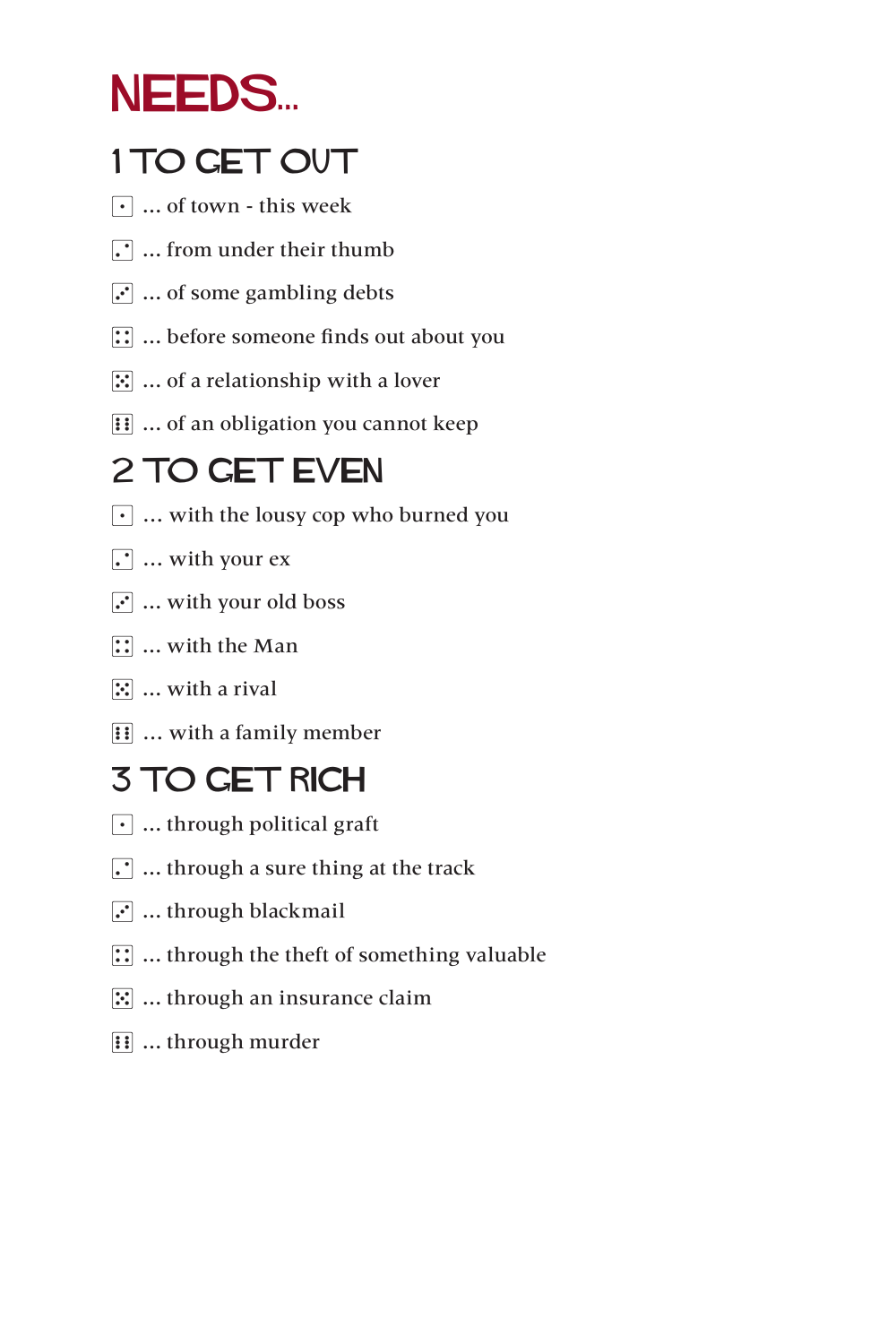### 4 TO GET RESPECT

- $\lceil \cdot \rceil$  ... from this town, by bringing down the establishment
- $\lceil \cdot \rceil$  ... from this town, by showing everybody who's boss
- $\ddot{\cdot}$  ... from your lover, by proving yourself
- $\boxed{\therefore}$  ... from the police, by ratting our your friends
- $\mathbb{E}$  ... from a family member, by rescuing them from ruin
- **11** ... from yourself, by finally doing it once and for all

#### 5 TO GET THE TRUTH

- $\lceil \cdot \rceil$  ... about someone's infidelity
- $\cdot$   $\cdot$   $\cdot$  about your real parents
- $\ddot{\cdot}$  ... about the mistake that haunts you
- $\boxed{\therefore}$  ... about this town's dirty past
- $\mathbb{E}$  ... about this town's political corruption
- **1** ... about someone's criminal past

#### 6 TO GET LAID

- $\lceil \cdot \rceil$  ... by anyone, anywhere, to dull the pain
- $\Gamma$  ... by that girl/guy you've had your eye on
- $\ddot{\cdot}$  ... by an exotic foreigner
- $\boxed{1}$  ... by an old lover, rekindling an old romance
- $\mathbb{E}$  ... by an old lover, to further your agenda
- $\boxed{ii}$  ... by a prostitute, to prove you are a man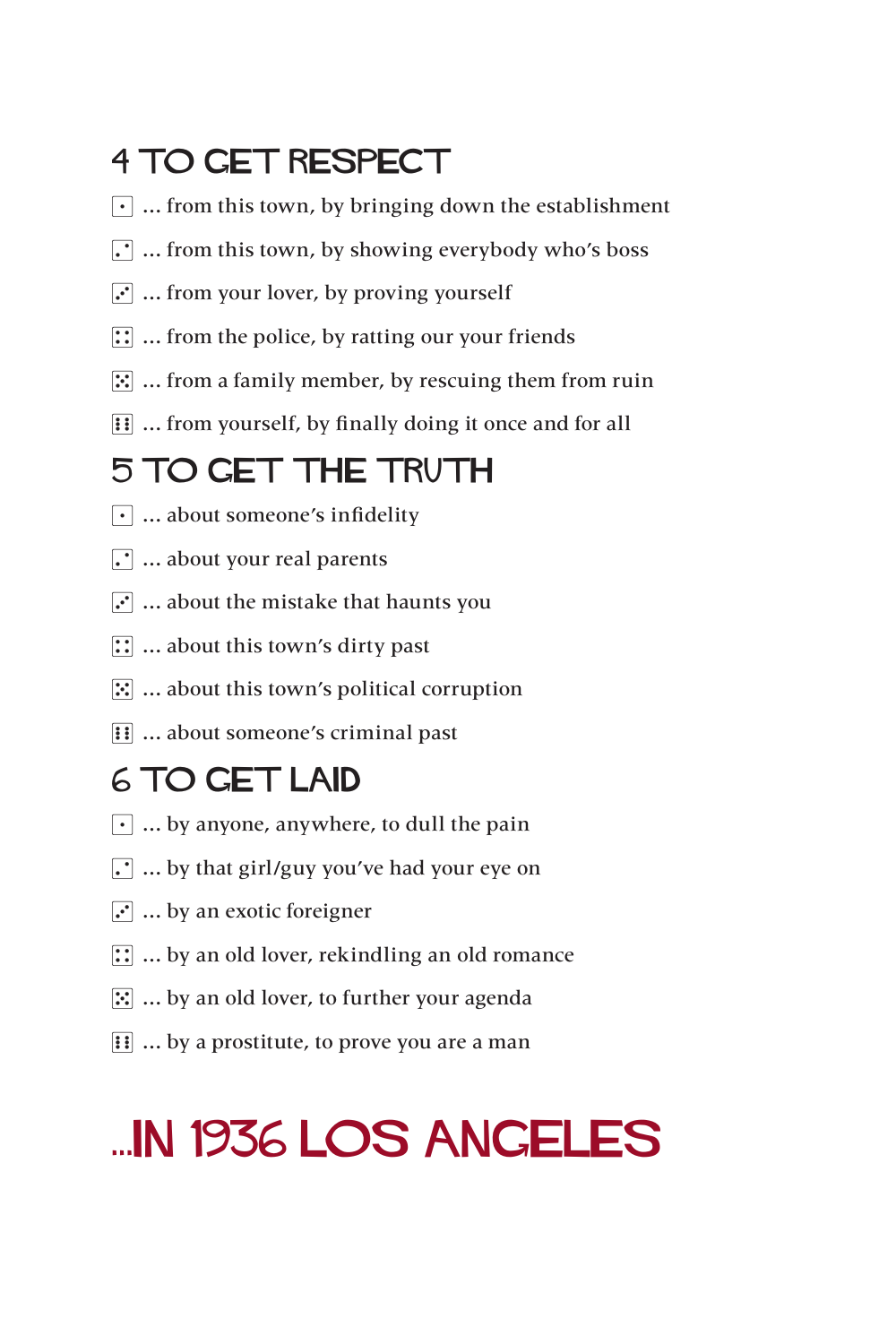### LOCATIONS...

### 1 DOWNTOWN

- $\lceil \cdot \rceil$  77th Precinct police station
- 2 Los Angeles City Hall
- 3 District Attorney's house
- $\Box$  The Athlete Club
- $\boxed{5}$  The Belfront Building
- **Florian's bar**

#### 2 TINSELTOWN

- $\lceil \cdot \rceil$  An unused RKO backlot
- **1.** Grauman's Chinese Theater
- **3** Bullock's Wilshire department store
- **::** Geiger's rare books
- **F.** The Jigsaw Gothic mansion, up Laurel Canyon Drive
- **11 Bryson Towers apartments**

### 3 WORKING CLASS

- $\lceil \cdot \rceil$  Del Mar racetrack
- Tony Acosta's sausage factory
- $\mathbf{3}$  Art Huck's auto garage and filling station
- $\boxed{\therefore}$  County Morgue
- $\mathbb{E}$  Faded lobby of the Mayfair Hotel, now a boarding house
- **1** Union Station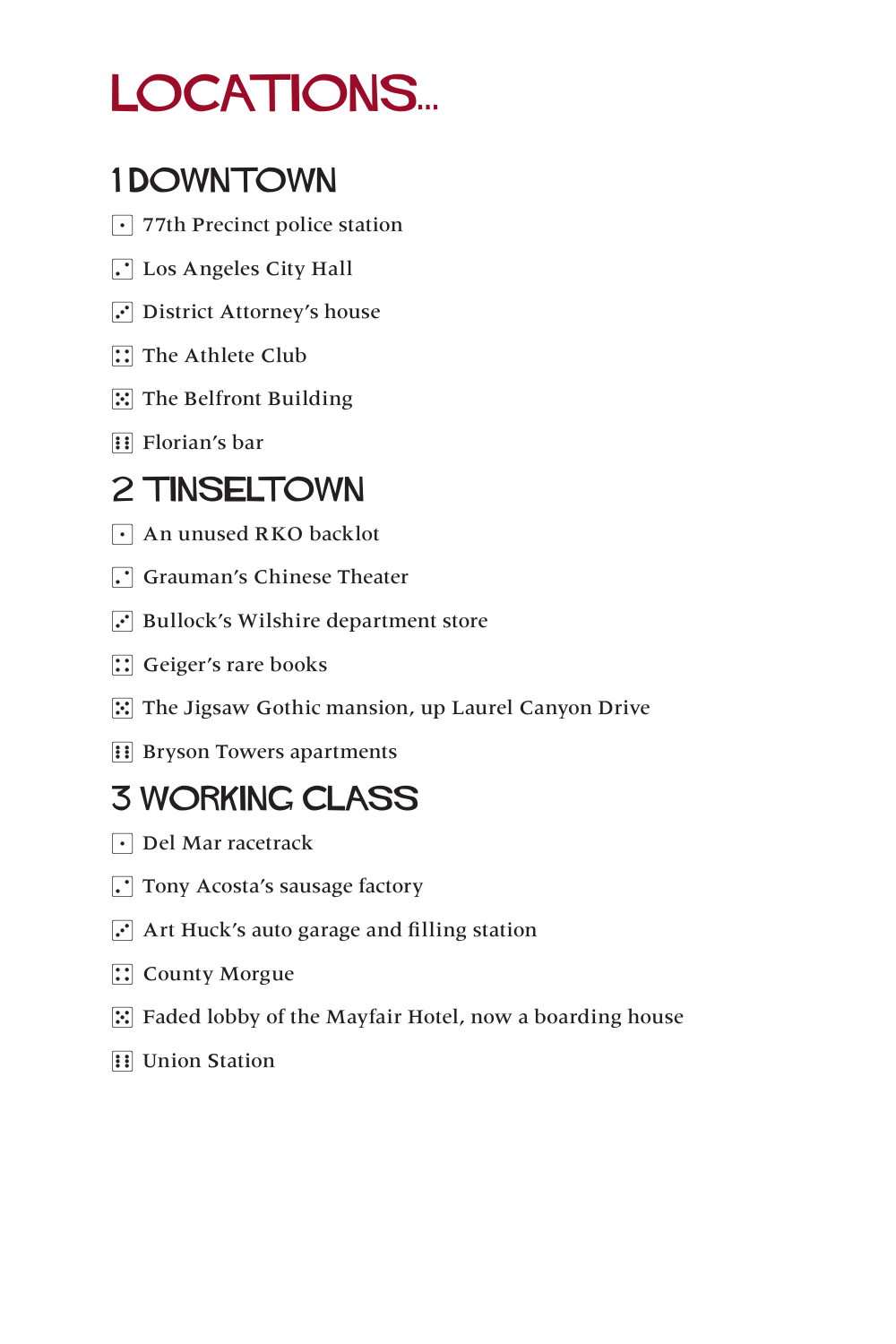### 4 BAY CITY

- $\lceil \cdot \rceil$  Red Griffin Room in the Georgian Hotel
- 2 Gambling Ship S.S. Rex, three miles out in Santa Monica Bay
- $\overline{3}$  Thelma Todd's Sidewalk Café, up the Pacific Coast Highway
- $\mathbb{R}$  Casa del Mar beachfront hotel
- 5 "Dr. Feelgood's" office in Ocean Park
- **13 Santa Monica City Hall**

### 5 OFF THE BEATEN PATH

- $\lceil \cdot \rceil$  Eddie Mar's illegal casino under the Hotel Metropole
- 2 Holly's Burlesque Theatre
- 3 Mandy Menendez' Club: El Privado
- **1.** Pawnshop on Wilcox Boulevard
- $\mathbb{E}$  Hobart Arms apartments
- **Frankie's boxing gym**

#### 6 OUTSIDE OF TOWN

- $\lceil \cdot \rceil$  Abandoned airstrip near La Jolla
- $\cdot$  J-class racing yacht "Lolita", moored in the Malibu Pier
- $\overline{3}$  The John Reed Club, Boyle Heights
- **1.** Tuck-Me-Inn Motel, Big Bear Boulevard
- 5 Secluded cabin near Cedar Lake
- **1** A faded Pasadena estate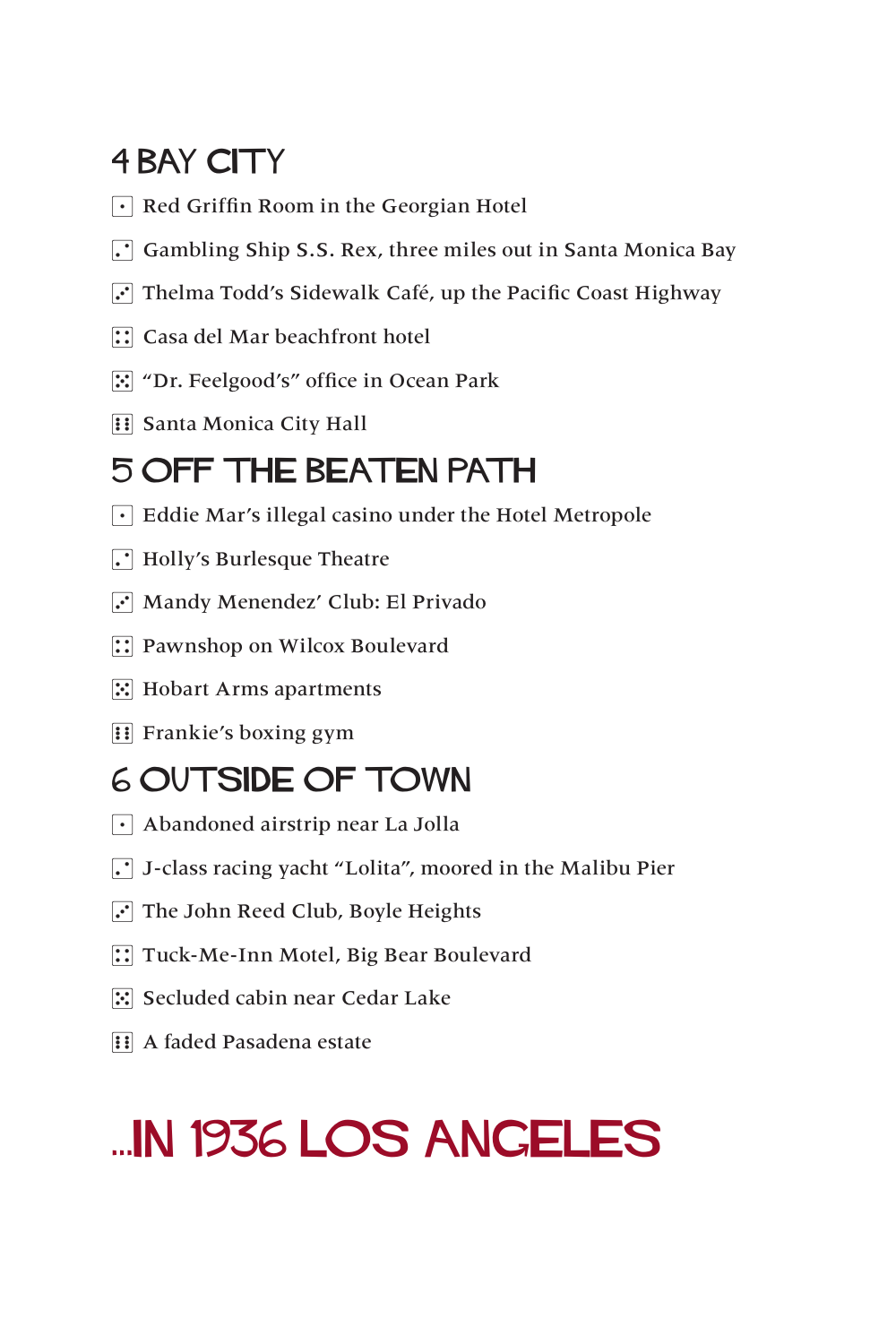### OBJECTS...

### 1 UNTOWARD

- $\lceil \cdot \rceil$  Box of stag reel loops starring someone slightly famous
- $\Gamma$  Syringe full of pure heroin
- $\overline{S}$  Set of break-in tools
- $\boxed{\therefore}$  Pictures of the Senator with his "boyfriends"
- $\mathbb{E}$  Counterfeit plates for \$100 notes
- **1** Jewel-encrusted sex toy

### 2 TRANSPORTATION

- $\cdot$  Sleeper car on the Super Chief train down to San Diego
- $\Gamma$  "Yellow Car" downtown trolley
- $\Gamma$  Green Top Taxicab No. 469
- **1. Battered grey Packard sedan**
- 5 Curtiss JN-4 "Jenny" biplane fitted for crop-dusting
- **11 Custom-built Duesenberg Torpedo Phaeton convertible**

#### 3 WEAPONS

- $\lceil \cdot \rceil$  1896 German Broomhandle Mauser pistol
- $\Gamma$  Vial of hydrochloric acid
- $\ddot{\cdot}$  Long-barreled .22 Colt automatic with a bone grip
- $\therefore$  Sawed-off 12-Gauge Winchester double-barrel shotgun
- $\mathbb{E}$  White phosphorous grenade
- **138** snubnosed revolver in an ankle holster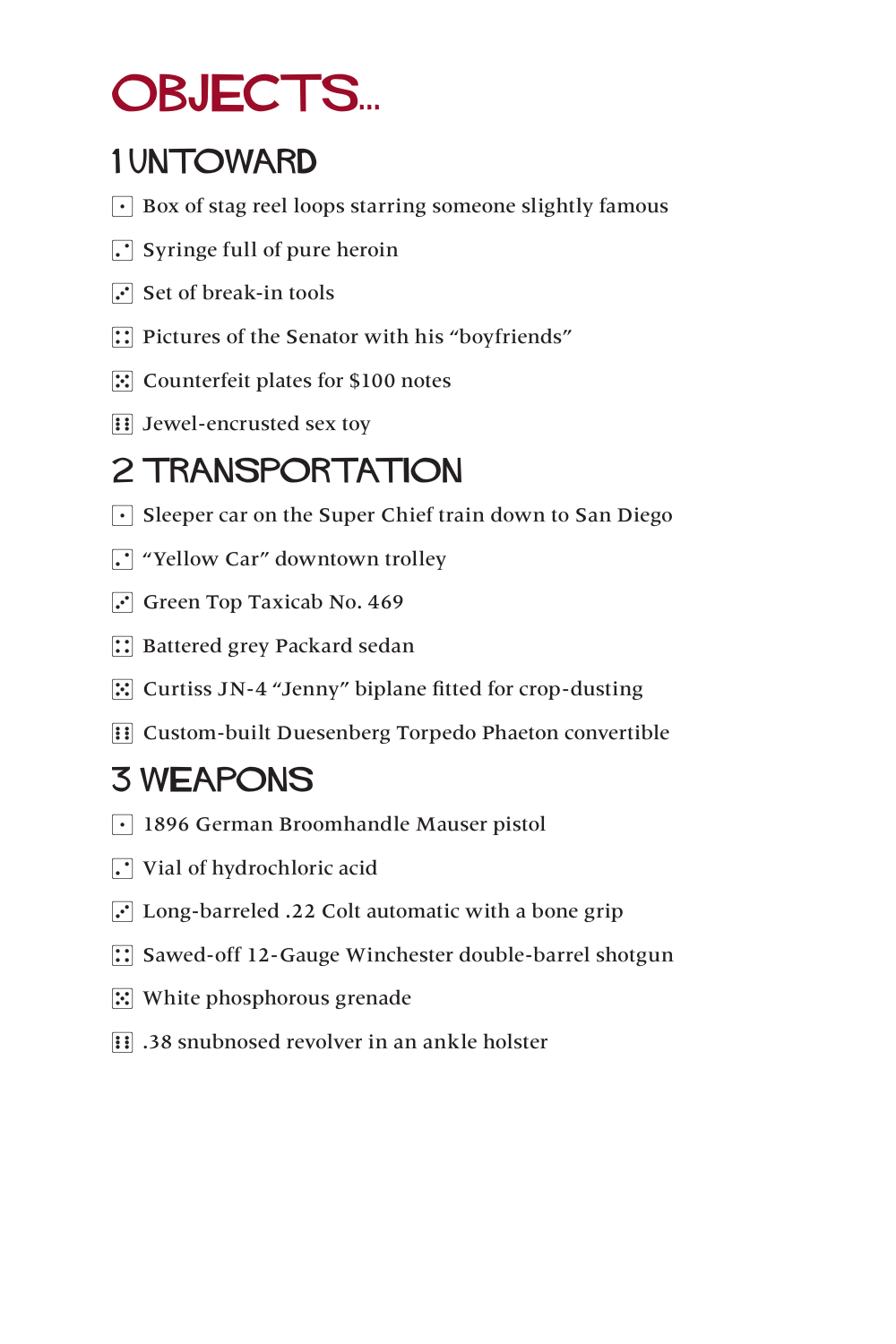### 4 VALUABLES

- $\lceil \cdot \rceil$  Key to a safe deposit box at the Commonwealth Savings & Loan
- $\Gamma$  Gold bar stamped with a swastika and the number 30422
- $\overline{3}$  Hollow figurine of a ballet dancer with microfilm inside
- $\boxed{\therefore}$  Handful of uncut diamonds
- $\mathbb{E}$  Battered briefcase full of opium bricks
- $\mathbb{F}$  \$100,000 in Series A bonds

### 5 INFORMATION

- $\cdot$  High-class madam's black book of phone numbers
- $\Gamma$  Celluloid discs of wiretap recordings
- $\cdot$  Eastman camera with a Zeiss telephoto lens and exposed film
- **12 Hollowed-out Gideon Bible**
- $\mathbb{E}$  Two sets of accounting books: official ones and the real ones
- **FET Imprint of address left on writing pad after top sheet was ripped off**

### 6 SENTIMENTAL

- $\lceil \cdot \rceil$  1925 Omega gold watch with retirement inscription on back
- $\Gamma$  Sapphire engagement ring
- $\ddot{\cdot}$  Box of old love letters, with a scented sachet
- $\boxed{\therefore}$  Postcard from Tijuana with a handwritten note
- $\mathbb{E}$  Old cloth doll with a missing eye
- **FI** Sweat-stained hat with a hidden pocket In the lining